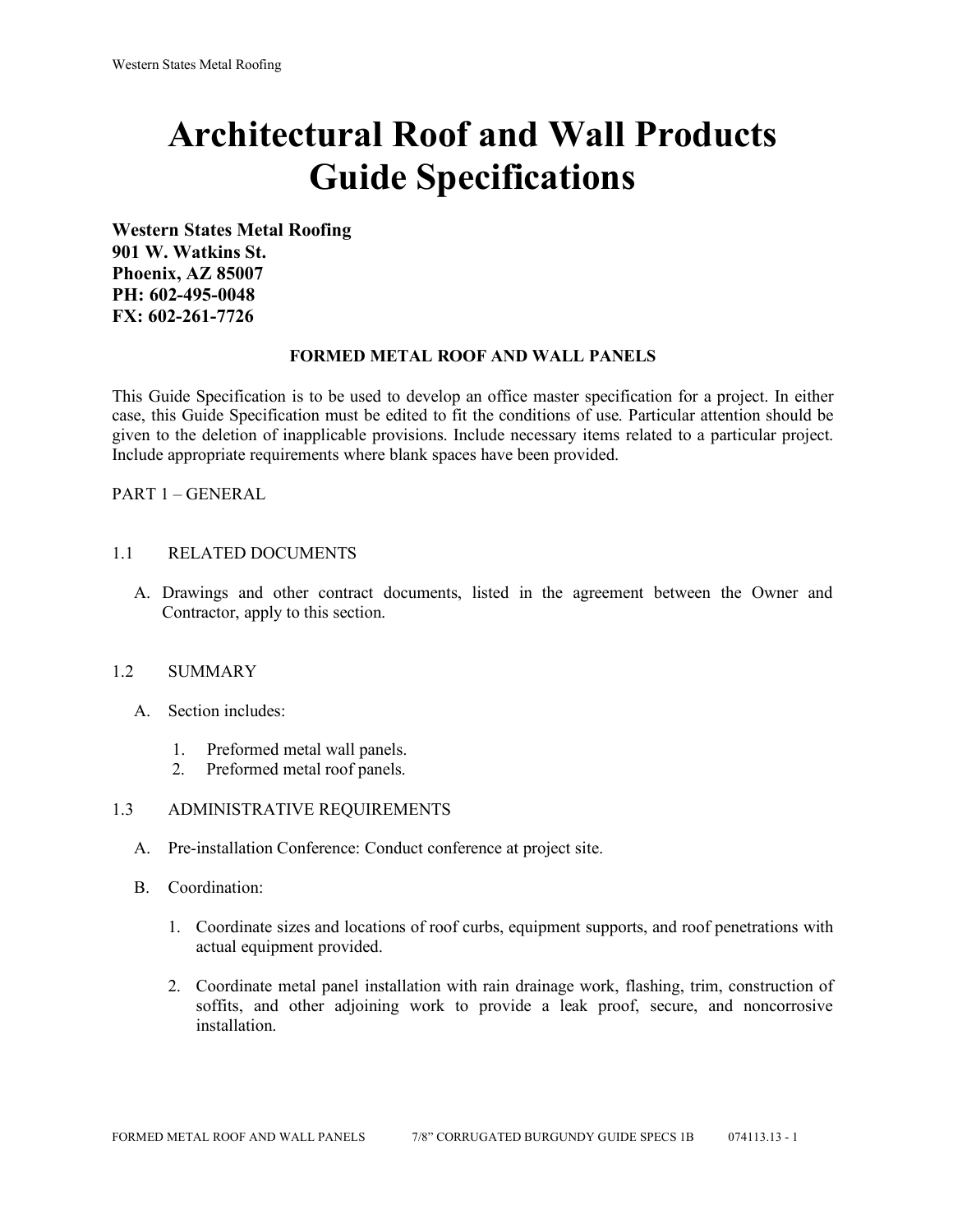# 1.4 SUBMITTALS

- A. Product Data:
	- 1. Include construction details, material descriptions, dimensions of individual components and profiles and finishes for each type of panel and accessory.
- B. Shop Drawings:
	- 1. Include fabrication and installation layouts of metal panels; details of edge conditions, joints, panel profiles, corners, anchorages, attachment system, trim, flashings, closures, accessories and special details.
	- 2. Accessories: Include details of the flashing, trim, and anchorage systems, at a scale of not less than 1-1/2 inches per 12 inches.
- C. Samples:
	- 1. Metal Panels: 12 inches long by actual panel width. Include fasteners, closures, and other metal panel accessories.
- D. Qualification Data: For Installer.
- E. Product Test Reports: For each product, for tests performed by a qualified testing agency.
- F. Filed quality control reports.
- G. Sample Warranties: For special warranties.
- 1.5 QUALITY ASSURANCE
	- A. Installer Qualifications: An entity that employs installers and supervisors who have a minimum of 3 years' experience in the installation of metal roof / wall panels.
	- B. Mockups: Build mockup; to verify selections made under sample submittals and to demonstrate aesthetic effects and set quality standards for fabrication and installation.
- 1.6 DELIVERY, STORAGE AND HANDLING
	- A. Deliver components, metal panels and other manufactured items so as not to be damaged or deformed. Package metal panels for protection during transportation and handling.
	- B. Store metal panels in a manner to prevent bending, warping, twisting and surface damage.
	- C. Stack metal panels horizontally on platforms or pallets, covered with suitable weather tight and ventilated covering. Store metal panels to ensure dryness with positive slope for drainage of water. Do not store metal panels in contact with other materials that might cause staining, denting or other surface damage.
	- D. Retain strippable protective covering on metal panels during installation.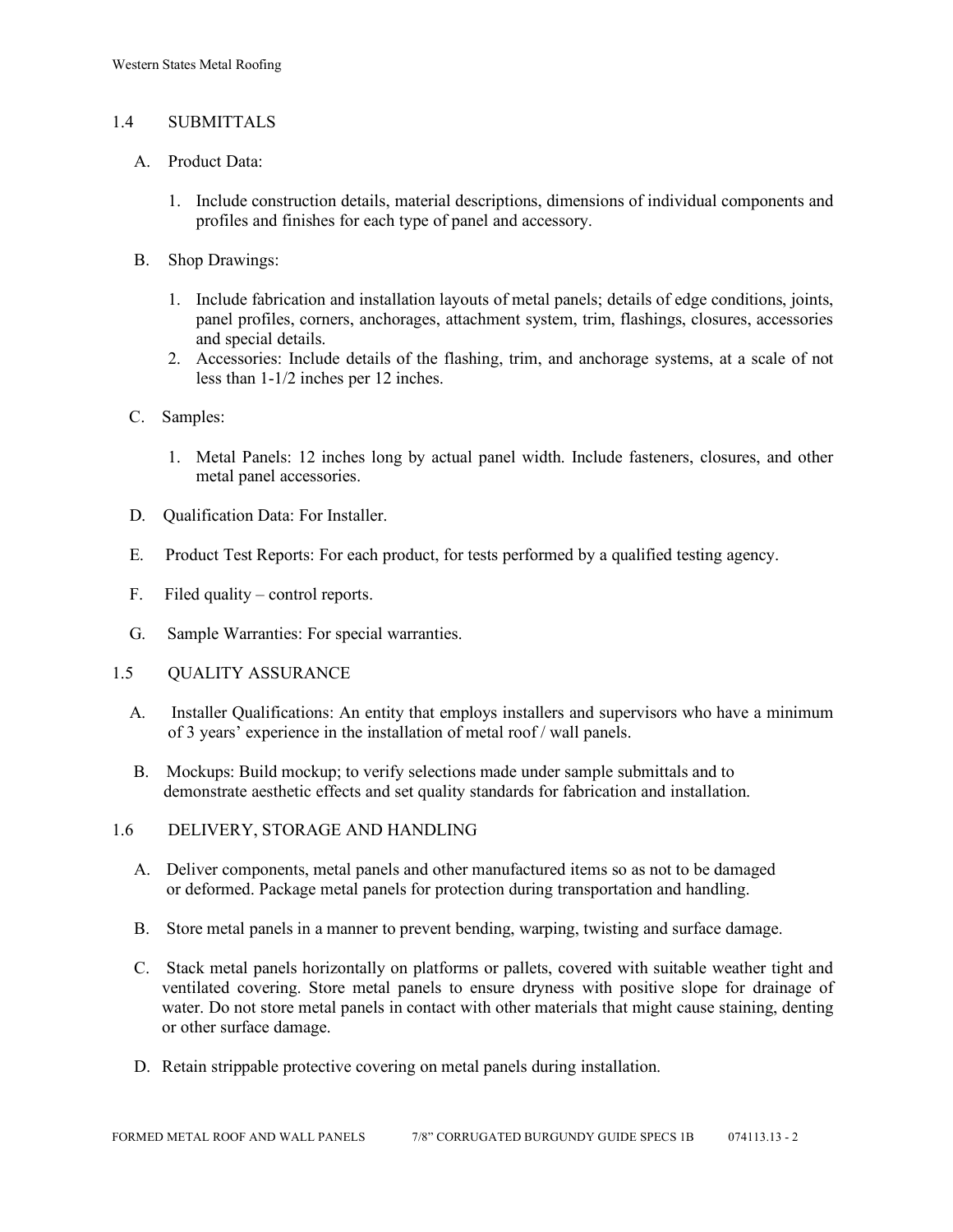### 1.7 FIELD CONDITIONS

A. Weather Limitations: Proceed with installation only when existing and forecasted weather conditions permit assembly of metal panels to be performed according to manufacturers' written instructions and warranty requirements.

# 1.8 WARRANTY

- A. MANUFACTURER'S PRODUCT WARRANTY
	- 1. Manufacturer's standard coating performance warranty, as available for specified installation and environmental conditions. (Contact a WSMR Representative to determine actual warranty criteria)

# B. CONTRACTORS WARRANTY

1. Warrant panels, flashings, sealants, fasteners, and accessories against defective materials and/ or workmanship, to remain watertight and weatherproof with normal usage for two (2) years following Project Substantial Completion date.

### PART 2 – PRODUCTS

### 2.1 MANUFACTURER

 A. Western States Decking, Inc., DBA - Western States Metal Roofing, 901 W. Watkins St., Phoenix, AZ 85007; Phone: (877) 787-5467; Fax: (602) 261-7726

Email: [sales@metalforroofing.com](mailto:sales@metalforroofing.com) Website: www.metalforroofing.com

B. Substitutions: In accordance with contract documents.

#### 2.2 METAL ROOF PANELS

- A. 7/8" Corrugated Profile; Exposed Fastener Metal Panels: Metal panel consisting of formed metal sheet with alternating curved ribs, installed by lapping edges of adjacent panels.
	- 1. Metal Panel Designation: 7/8" Corrugated
	- 2. Metallic- Coated Steel Sheet: Aluminum- zinc alloy- coated steel sheet minimum (Zincalume® or Galvalume®) complying with ASTM A 792/ A 792M, Class AZ50 coating designation; structural quality.
		- a. Nominal Thickness: [24 Gauge]
		- b. Exterior Finish Available In: Cool Tech ® 500 PVDF Paint System

i. Burgundy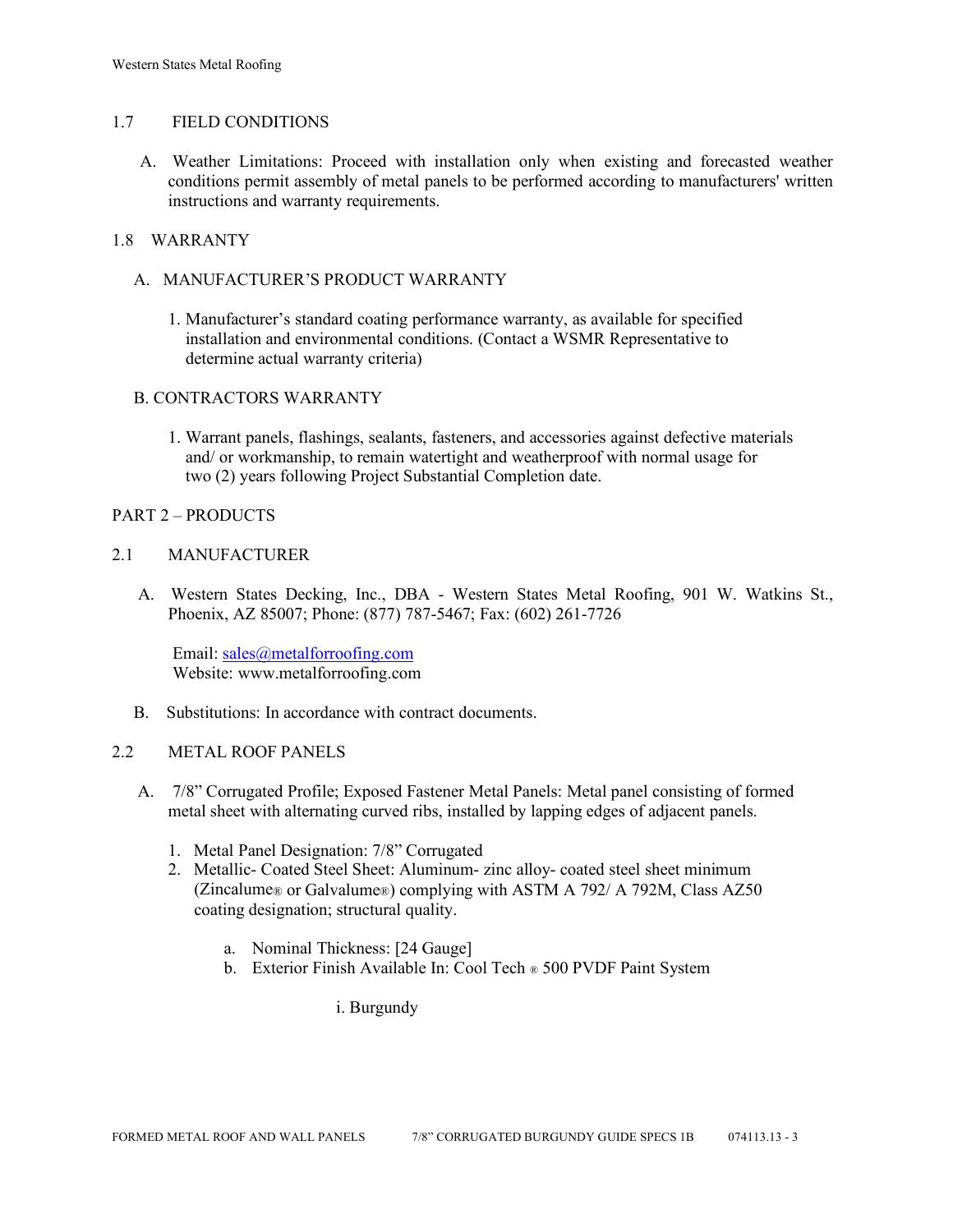- 3. Grade of Steel:
	- a. 24 Gauge Grade 50
- 4. Panel Coverage: 34 2/3" Roof / 37" Wall
- 5. Panel Height: 7/8" inch
- 6. Continuous Rib Spacing: 2.67" inch on center

# 2.3 ACCESSORIES

- A. Self-Adhering, High- Temperature Underlayment: Provide self-adhering, cold applied, sheet underlayment, a minimum of 30 mils thick, specifically designed to withstand high metal temperatures beneath metal roofing. Provide primer when recommended by underlayment manufacturer.
	- 1. Thermal Stability: Stable after testing at 220 deg F; ASTM D 1970.
	- 2. Low- Temperature Flexibility: Passes after testing at minus 20 deg F; ASTM D 1970.
- B. Miscellaneous Metal Sub framing and Furring: ASTM C 645; cold formed, metallic- coated steel sheet, ASTM A 653/ A 653M, G90 coating designation or ASTM A 792/ A 792M, Class AZ55 aluminum- zinc alloy coating designation unless otherwise indicated. Provide manufacture's standard sections as required for support and alignment of metal panel system.
- C. Panel accessories: Provide components required for a complete, weather tight panel system including trim, clips, flashings, sealants, gaskets, fillers, closure strips, and similar items. Match material and finish of metal panels unless otherwise indicated.
	- 1. Closures: Provide closures at eaves and ridges, fabricated of same metal as metal panels.
	- 2. Backing Plates; Provide metal backing plates at panel end splices, fabricated from material recommended by manufacturer.
	- 3. Closure Strips: Closed-cell, expanded, cellular, rubber or cross linked, polyolefin-foam or closed-cell laminated polyethylene; minimum I -inch-thick, flexible closure strips; cut or pre-molded to match metal panel profile. Provide closure strips where indicated or necessary to ensure weather tight construction.
- D. Flashing and Trim: Provide flashing and trim formed from same material as metal panels as required to seal against weather and to provide finished appearance. Finish flashing and trim with same finish systems adjacent metal panels.
- E. Panel Fasteners: Self-tapping screws designed to withstand design loads. Provide EPDM or PVC sealing washers for exposed fasteners.
- F. Panel Sealants: Provide sealant type recommended by manufacturers that are compatible with panel materials are non-staining and do not damage panel finish.
- G. Metal Protection: When dissimilar metals contact each other or corrosive substrates, protect against galvanic.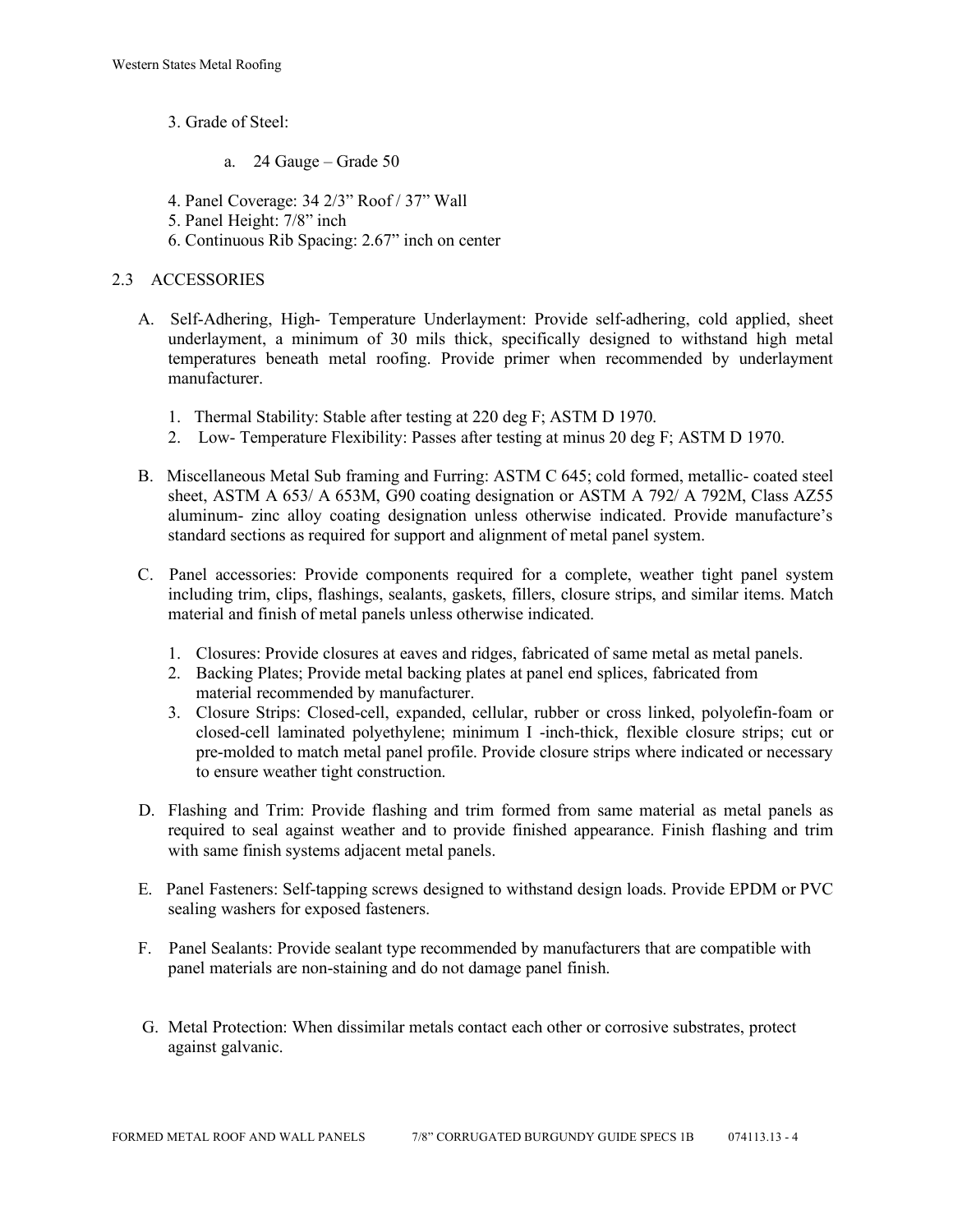# 2.4 FABRICATION

- A. General: Fabricate and finish metal panels and accessories at the factory, by manufacturers Standard procedures and processes, as necessary to fulfill indicated performance requirements demonstrated by laboratory testing. Comply with indicated profiles and with dimensional and structural requirements.
- B. Provide panel profile, including major ribs and intermediate stiffening ribs, if any, for full length of panel.
- C. Sheet Metal Flashing and Trim: Fabricate flashing and trim to comply with manufacturer's recommendations and recommendation in SMACNA's "Architectural Sheet Metal Manual" that apply to design, dimensions, metal, and other characteristics of item indicated.

# 2.5 FINISHES

- A. Protect mechanical and painted finishes on exposed surfaces from damage by applying a strippable, temporary protective covering before shipping.
- B. Appearance of Finished Work: Variations in appearance of abutting or adjacent pieces are acceptable if they are within one- half of the range of approved Samples. Noticeable variations in same piece are unacceptable. Variations in appearance of other components are acceptable if they are within the range of approved Samples and are assembled or installed to minimize contrast.
- C. Steel Panels Finish:
	- 1. Exterior Finish: Western States Metal Roofing, Cool Tech ® 500 PVDF Paint System, Fluoropolymer Two – Coat System:  $0.2 - 0.3$  mil primer with  $0.7 - 0.8$  mil 70 percent PVDF fluoropolymer color coat, AAMA 621, meeting solar reflectance index requirements.
	- 2. Interior Finish: Standard Poly backer finish consisting of  $0.2 0.3$  mil primer coat and  $0.3 -$ 0.4 mil wash coat with a minimum total dry film thickness of  $0.5 - 0.7$  mil.

# PART 3- EXECUTION

#### 3.1 EXAMINATION

- A. Examine substrates, area, and conditions, with installer present, for compliance with requirements for installation tolerances, metal panel supports, and other conditions affecting performance of the work.
	- 1. Examine primary and secondary roof framing to verify that rafters, purlins, angles, channels, and other structural panel support members and anchorages have been installed within alignment tolerances required by metal roof panel manufacturer.
	- 2. Examine solid roof sheathing to verify that sheathing joints are supported by framing or blocking and that installation is within flatness tolerances required by metal roof panel manufacture.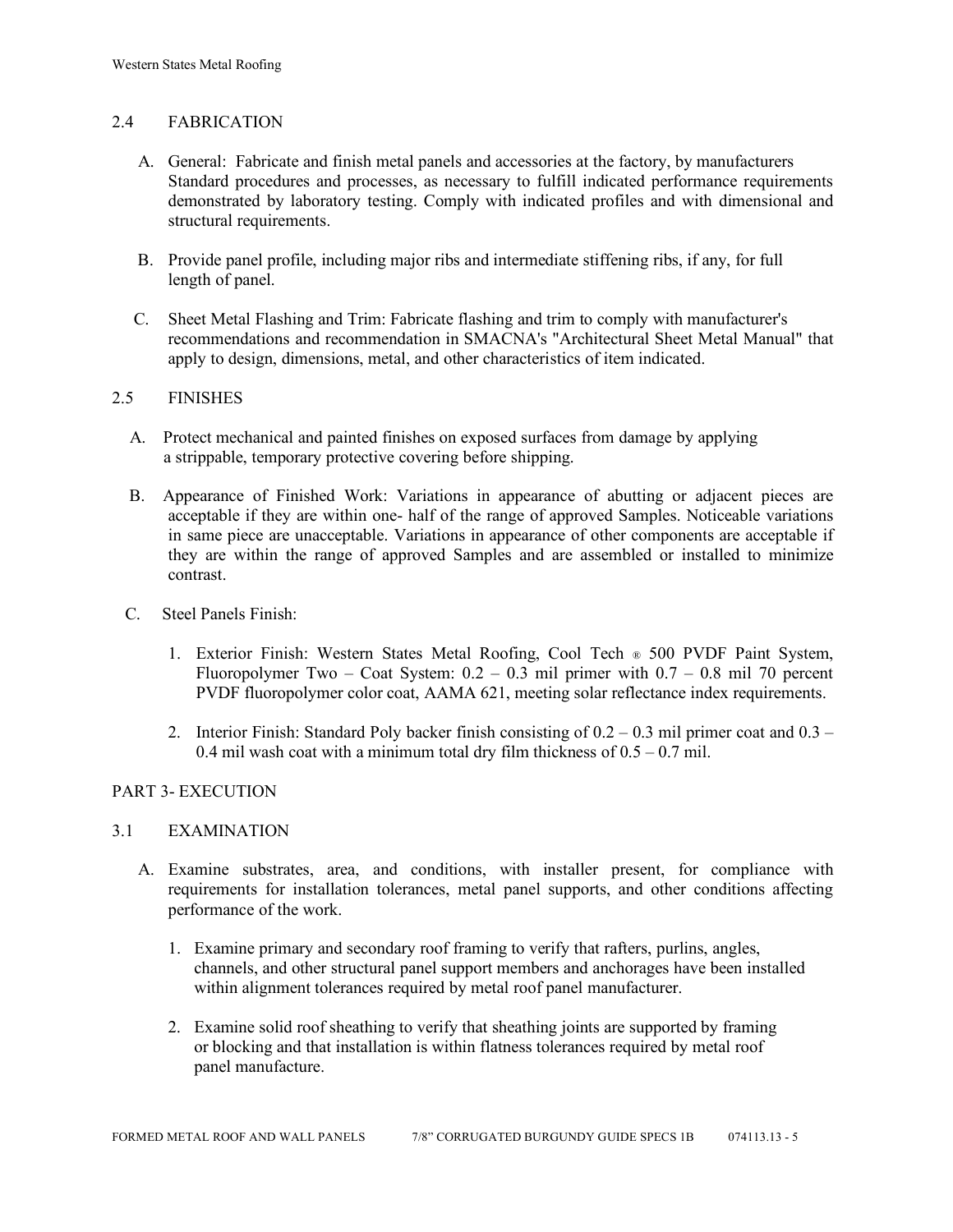- a. Verify that air or water-resistive barriers have been installed over sheathing or backing substrate to prevent air infiltration or water penetration.
- B. Examine roughing-in for components and systems penetrating metal panels to verify actual locations of penetrations relative to seam locations of metal panels before installation.
- C. Proceed with installation only after unsatisfactory conditions have been corrected.

# 3.2 PREPARATION

 A. Miscellaneous Supports: Install sub framing, furring and other miscellaneous panel support members and anchorage according to ASTM C 754 and metal panel manufacturer's written recommendations.

### 3.3 UNDERLAYMENT INSTALLATION

- A. Self- Adhering Sheet Underlayment: Apply primer if required by manufacturer. Comply with temperature restrictions of underlayment manufacturer for installation. Apply at locations indicated on Drawings, wrinkle free, in shingle fashion to shed water, and with end laps of not less than 6 inches staggered 24 inches between courses. Overlap side edges not less than 3- ½ inches. Roll laps with roller. Cover underlayment within 14 days.
- B. Felt Underlayment: Apply at locations indicated [below] [on drawings], in shingle fashion to shed water. And with lapped joints of not less than 2 inches.
	- 1. Apply over the entire roof surface.
	- 2. Apply on roof not covered by self- adhering sheet underlayment. Lap over edges of self adhering sheet underlayment not less than 3 inches, in shingle fashion to shed water.
- C. Slip Sheet: Apply slip sheet over underlayment before installing metal roof panels.
- D. Flashings: Install flashings to cover underlayment to comply with requirements specified in Section 076200 "Sheet Metal Flashing and Trim."

#### 3.4 METAL PANEL INSTALLATION

- A. General: Install metal panels according to manufacturer's written instructions in orientation, sizes, and locations indicated. Install panels perpendicular to supports unless otherwise indicated. Anchor metal panels and other components of the work securely in place, with provisions for thermal and structural movement.
	- 1. Shim or otherwise plumb substrates receiving metal panels.
	- 2. Flash and seal metal panels at perimeter of all openings. Fasten with self-tapping screws. do not begin installation until air or water- resistive barriers and flashings that are concealed by metal panels are installed.
	- 3. Install screw fasteners in predrilled holes.
	- 4. Locate and space fastenings in uniform vertical and horizontal alignment.
	- 5. Install flashing and trim as metal panel work proceeds.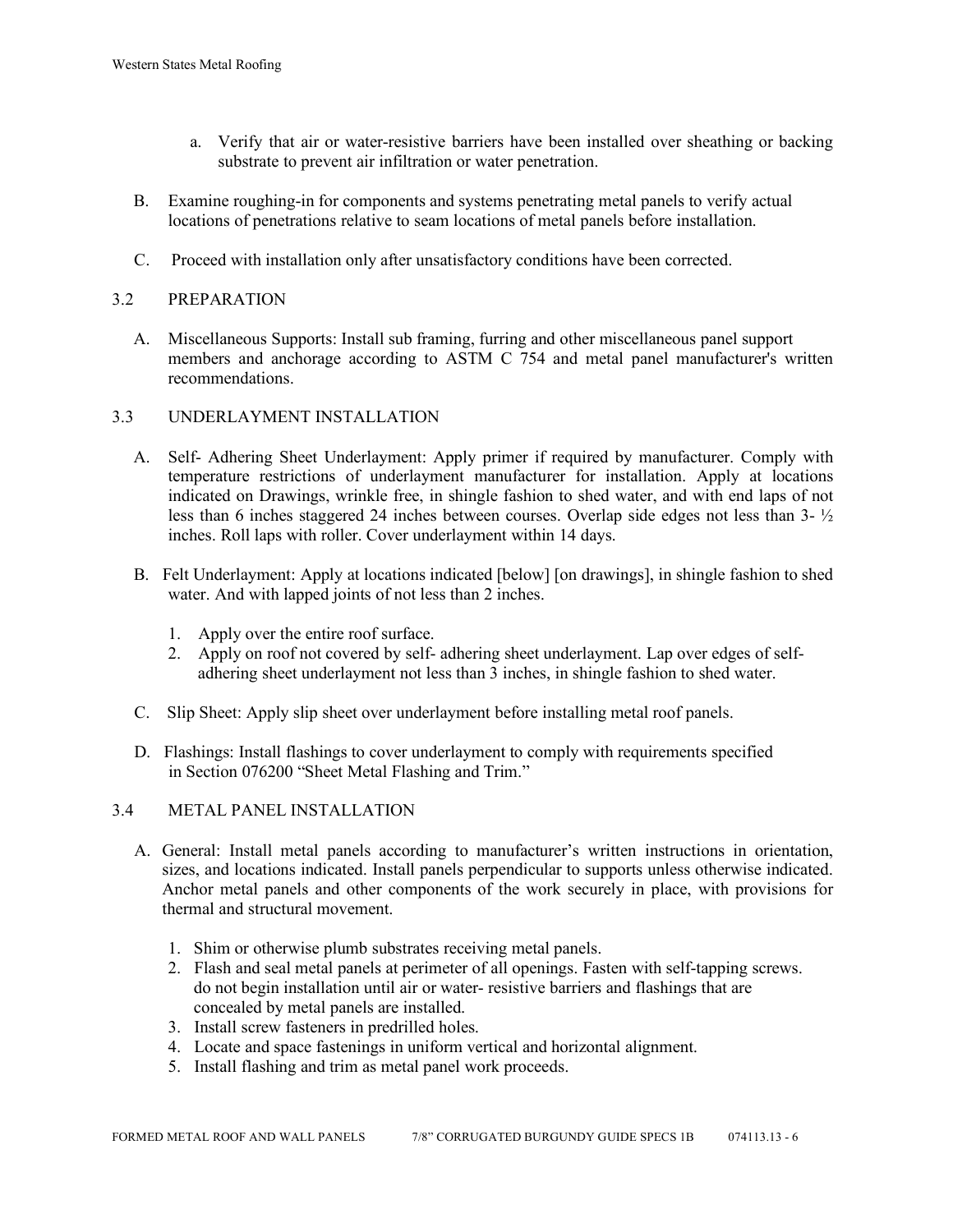- 6. Locate panel splices over, but not attached to, structural supports. Stagger panel splices and end laps to avoid a four – panel lap splice condition.
- 7. Align bottoms of metal panels and fasten with blind rivets, bolts, or self- tapping screws. Fasten flashings and trim around openings and similar elements with self-tapping screws.
- 8. Provide weather tight escutcheons for pipe—and conduit- penetrating panels.
- B. Fasteners:
	- 1. Steel Panels: Use galvanized steel fasteners.
- C. Metal Protection: When dissimilar metals contact each other or corrosive substrates, protect against galvanic action.
- D. Lap-Seam Metal Panels: Fasten metal panels to supports with fasteners at each lapped joint at location and spacing recommended by manufacturer.
	- 1. Lap ribbed or fluted sheets one full rib. Apply panels and associated items true to line for neat and weather tight enclosure.
	- 2. Provide metal backed washers under heads of exposed fasteners bearing on weather side of metal panels.
	- 3. Locate and space exposed fasteners in uniform vertical and horizontal alignment. Use proper tools to obtain controlled uniform compression for positive seal without rupture of washer.
	- 4. Install screw fasteners with power tools having controlled torque adjusted to compress Washer tightly without damage to washer, screw threads or panels. Install screws in predrilled holes.
	- 5. Flash and seal pans with weather closures at perimeter of all openings.
- E. Accessory Installation: install accessories with positive anchorage to building and weather tight Mounting, and provide for thermal expansion. Coordinate installation with flashings and other components.
	- 1. Install components, required for a complete metal panel system including trim, copings, corners, seam covers, flashings, sealants, gaskets, fillers, closure strips and similar items. Provide types indicated by metal wall panel manufacturer; or, if not indicated, provide types recommended by metal panel manufacturer.
- F. Flashing and Trim: Comply with performance requirements manufacturer's written installation instructions, and SMACNA's "Architectural Sheet Metal Manual." Provide concealed fasteners where possible and set units true to line and level. Install work with laps, joints and seams that are permanently watertight.
	- 1. Install exposed flashing and trim that is without buckling and tool marks, and that is true to line and levels indicated, with exposed edges folded back to form hems. Install sheet metal flashing and trim to fit substrates and achieve waterproof performance.